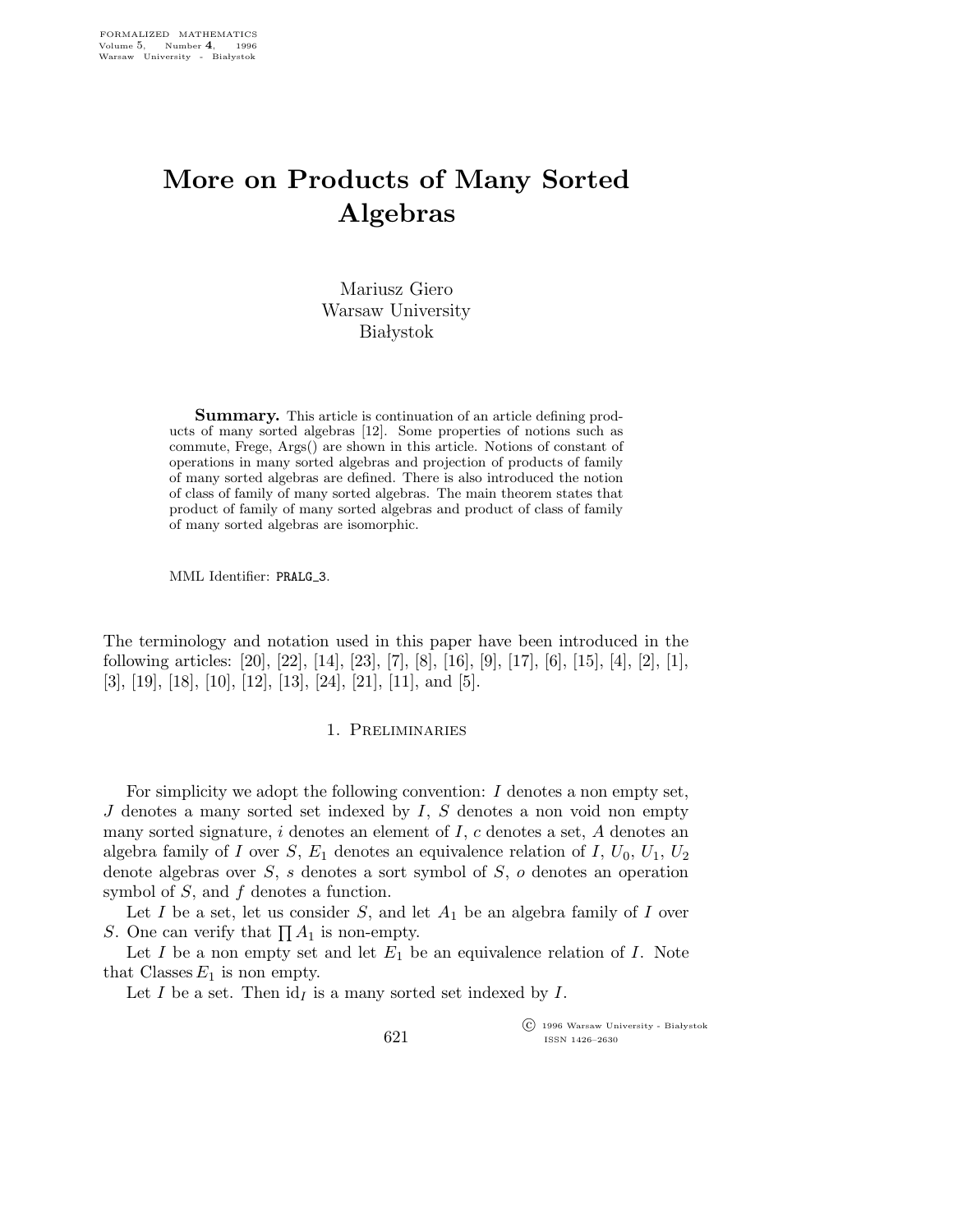Let us consider I,  $E_1$ . Note that Classes  $E_1$  has non empty elements.

Let X be a set with non empty elements. Then  $\mathrm{id}_X$  is a non-empty many sorted set indexed by  $X$ .

Next we state several propositions:

- (1) For all functions f, F and for every set A such that  $f \in \prod F$  holds  $f \restriction A \in \prod(F \restriction A).$
- (2) Let A be an algebra family of I over S, and let s be a sort symbol of S, and let a be a non empty subset of I, and let  $A_2$  be an algebra family of a over S. If  $A \upharpoonright a = A_2$ , then  $\text{Carrier}(A_2, s) = \text{Carrier}(A, s) \upharpoonright a$ .
- (3) Let i be a set, and let I be a non empty set, and let  $E_1$  be an equivalence relation of I, and let  $c_1$ ,  $c_2$  be elements of Classes  $E_1$ . If  $i \in c_1$  and  $i \in c_2$ , then  $c_1 = c_2$ .
- (4) For all sets X, Y and for every function f such that  $f \in Y^X$  holds  $dom f = X$  and  $rng f \subseteq Y$ .
- (5) Let D be a non empty set, and let F be a many sorted function of D, and let C be a functional non empty set with common domain. Suppose  $C = \text{rng } F$ . Let d be an element of D and let e be a set. If  $d \in \text{dom } F$  and  $e \in \text{DOM}(C)$ , then  $F(d)(e) = (\text{commute}(F))(e)(d)$ .

## 2. Constants of Many Sorted Algebras

Let us consider  $S, U_0$  and let  $o$  be an operation symbol of  $S$ . The functor const $(o, U_0)$  is defined by:

(Def. 1) const $(o, U_0) = (Den(o, U_0))(\varepsilon)$ .

Next we state four propositions:

- (6) If Arity( $o$ ) =  $\varepsilon$  and Result( $o, U_0$ )  $\neq \emptyset$ , then const( $o, U_0$ )  $\in$  Result( $o, U_0$ ).
- (7) Suppose (the sorts of  $U_0)(s) \neq \emptyset$ . Then Constants $(U_0, s)$  =  $\{\text{const}(o, U_0) : o \text{ ranges over elements of the operation symbols of } S,$ the result sort of  $o = s \land$  Arity $(o) = \varepsilon$ .
- (8) If  $\text{Arity}(o) = \varepsilon$ , then  $(\text{commute}(\text{OPER}(A)))(o) \in ((\bigcup \{\text{Result}(o, A(i'))\}$ : i' ranges over elements of  $I$ })<sup>{ $\Box$ }</sup>)<sup> $\hat{I}$ </sup>.
- (9) If Arity( $o$ ) =  $\varepsilon$ , then const $(o, \prod A) \in (\bigcup {\text{Result}}(o, A(i')) : i'$  ranges over elements of  $I$ })<sup> $I$ </sup>.

Let us consider S, I, o, A. Observe that  $\text{const}(o, \prod A)$  is relation-like and function-like.

One can prove the following three propositions:

- (10) For every operation symbol o of S such that  $Arity(o) = \varepsilon$  holds  $(\text{const}(o, \prod A))(i) = \text{const}(o, A(i)).$
- (11) If Arity( $o$ ) =  $\varepsilon$  and dom  $f = I$  and for every element i of I holds  $f(i) = \text{const}(o, A(i))$ , then  $f = \text{const}(o, \prod A)$ .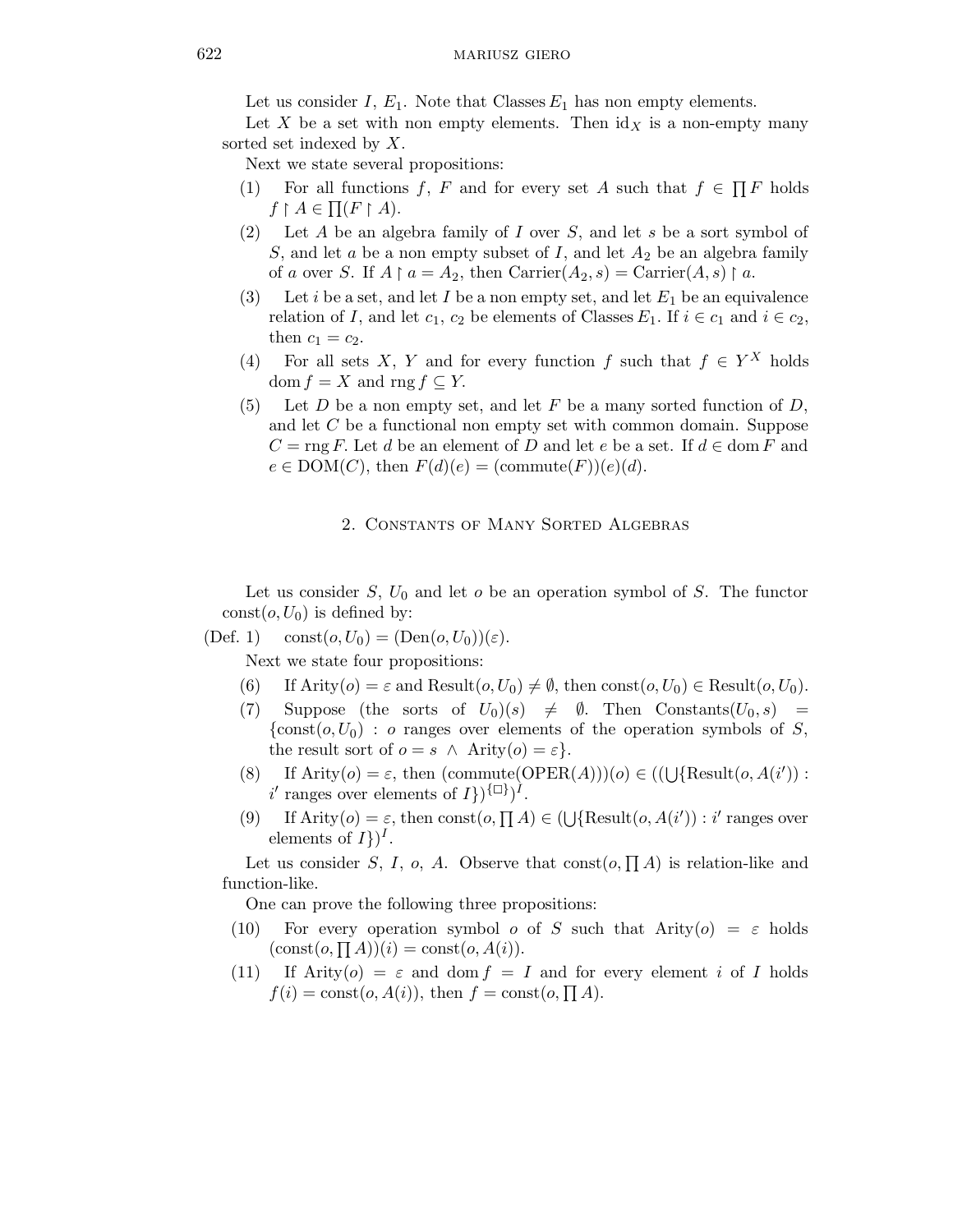(12) Let e be an element of Args $(o, U_1)$ . Suppose  $e = \varepsilon$  and Arity $(o) = \varepsilon$  and  $Arg(s, U_1) \neq \emptyset$  and  $Arg(s, U_2) \neq \emptyset$ . Let F be a many sorted function from  $U_1$  into  $U_2$ . Then  $F \# e = \varepsilon$ .

# 3. Properties of Arguments of Operations in Many Sorted **ALGEBRAS**

Next we state a number of propositions:

- (13) Let  $U_1, U_2$  be non-empty algebras over S, and let F be a many sorted function from  $U_1$  into  $U_2$ , and let x be an element of Args $(o, U_1)$ . Then  $x \in \Pi(\text{dom}_{\kappa}(F \cdot \text{Arity}(o))(\kappa)).$
- (14) Let  $U_1$ ,  $U_2$  be non-empty algebras over S, and let F be a many sorted function from  $U_1$  into  $U_2$ , and let x be an element of  $\text{Args}(o, U_1)$ , and let *n* be a set. If  $n \in \text{dom Artity}(o)$ , then  $(F \# x)(n) = F(\pi_n \text{Arity}(o))(x(n)).$
- (15) Let x be an element of Args $(o, \prod A)$ . Then  $x \in ((\bigcup \{$ (the sorts of  $A(i')(s') : i'$  ranges over elements of I, s' ranges over elements of the carrier of  $S$ } $)$ <sup>*I*</sup> $)$ <sup>dom Arity(*o*).</sup>
- (16) For every element x of Args $(o, \prod A)$  and for every set n such that  $n \in$ dom Arity(*o*) holds  $x(n) \in \prod \text{Carrier}(A, \pi_n \text{Arity}(o)).$
- (17) Let i be an element of I and let n be a set. Suppose  $n \in \text{dom} \text{Arity}(o)$ . Let s be a sort symbol of S. Suppose  $s =$  Arity $(o)(n)$ . Let y be an element of Args( $o, \prod A$ ) and let g be a function. If  $g = y(n)$ , then  $g(i) \in$  (the sorts of  $A(i)(s)$ .
- (18) For every element y of Args $(o, \prod A)$  such that Arity $(o) \neq \varepsilon$  holds commute $(y) \in \prod(\mathrm{dom}_{\kappa} A(o)(\kappa)).$
- (19) For every element y of Args $(o, \prod A)$  such that Arity $(o) \neq \varepsilon$  holds  $y \in$ dom  $\blacksquare$ commute(Frege $(A(o))$ ).
- (20) Given I, S, A, o and let s be a sort symbol of S. Suppose  $s =$  the result sort of *o*. Let *x* be an element of  $\text{Args}(o, \prod A)$ . Then  $(\text{Den}(o, \prod A))(x) \in$  $\Pi$  Carrier $(A, s)$ .
- (21) Given I, S, A, i and let  $o$  be an operation symbol of S. Suppose Arity(o)  $\neq \varepsilon$ . Let  $U_1$  be a non-empty algebra over S, and let x be an element of Args $(o, \prod A)$ , and let F be a many sorted function from  $\prod A$ into  $U_1$ . Then  $(commute(x))(i)$  is an element of  $\text{Arg}(o, A(i))$ .
- (22) Given I, S, A, i, o, and let x be an element of  $\text{Args}(o, \prod A)$ , and let n be a set. If  $n \in \text{dom} \text{Arity}(o)$ , then for every function f such that  $f = x(n)$ holds  $(commute(x))(i)(n) = f(i).$
- (23) Let o be an operation symbol of S. Suppose Arity(o)  $\neq \emptyset$ . Let y be an element of  $\text{Arg}(o, \prod A)$ , and let i' be an element of I, and let g be a function. If  $g = (\text{Den}(o, \prod A))(y)$ , then  $g(i') =$  $(Den(o, A(i')))((commute(y))(i')).$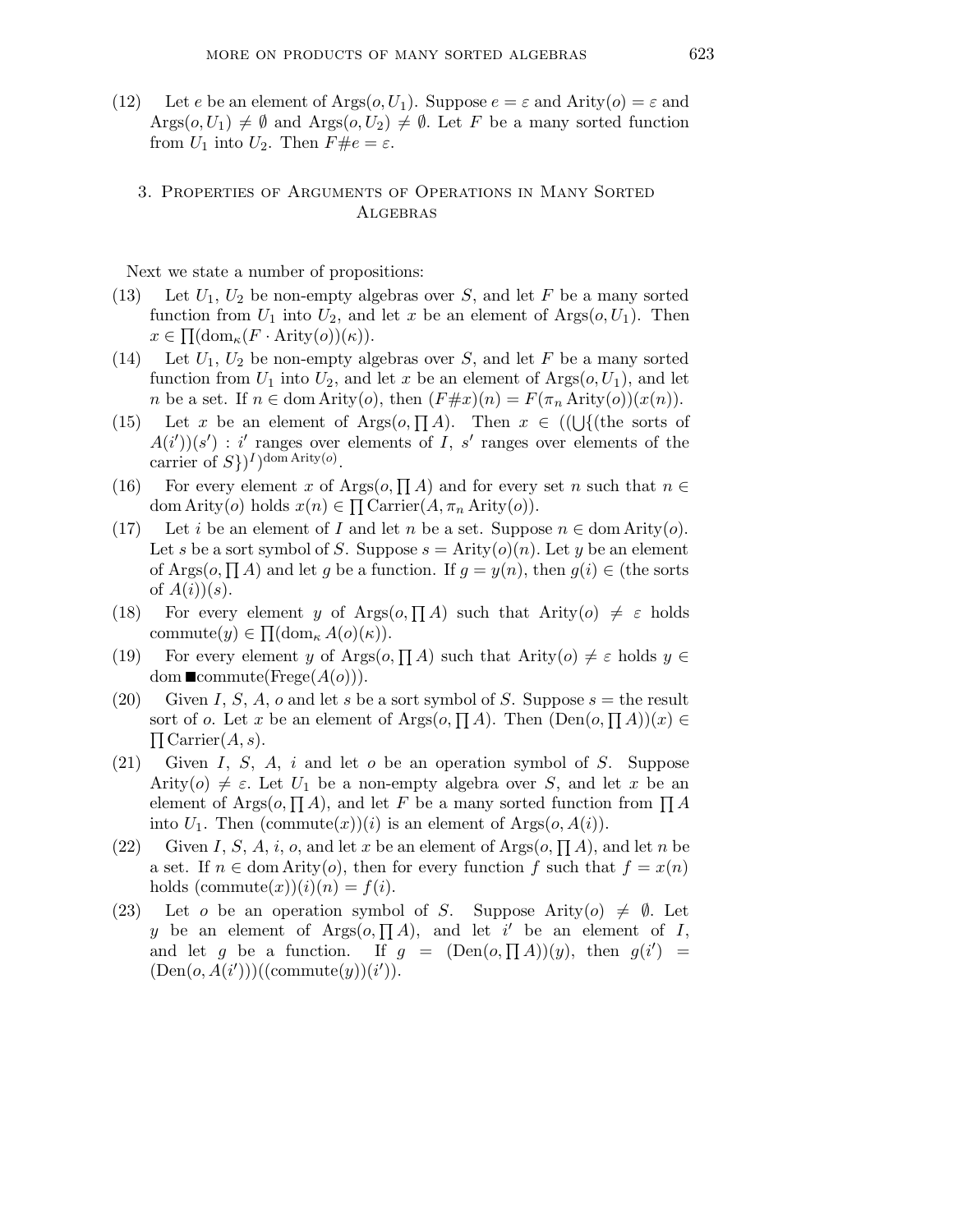4. The Projection of Family of Many Sorted Algebras

Let f be a function and let x be a set. The functor  $proj(f, x)$  yields a function and is defined as follows:

 $(Def. 2)$  dom  $proj(f, x) = \prod f$  and for every function y such that  $y \in$ dom  $proj(f, x)$  holds  $(proj(f, x))(y) = y(x)$ .

Let us consider I, S, let A be an algebra family of I over S, and let i be an element of *I*. The functor  $proj(A, i)$  yielding a many sorted function from  $\prod A$ into  $A(i)$  is defined by:

(Def. 3) For every element s of the carrier of S holds  $(proj(A,i))(s)$  =  $proj(Carrier(A, s), i).$ 

Next we state several propositions:

- (24) For every element x of Args $(o, \prod A)$  such that Args $(o, \prod A) \neq \varepsilon$ and Arity(o)  $\neq \emptyset$  and for every element i of I holds proj(A, i)  $\#x$  =  $(commute(x))(i).$
- (25) For every element i of I and for every algebra family  $A$  of I over  $S$  holds proj $(A, i)$  is a homomorphism of  $\prod A$  into  $A(i)$ .
- (26) Let  $U_1$  be a non-empty algebra over S and let F be a many sorted function of  $I$ . Suppose that for every element  $i$  of  $I$  there exists a many sorted function  $F_1$  from  $U_1$  into  $A(i)$  such that  $F_1 = F(i)$  and  $F_1$  is a homomorphism of  $U_1$  into  $A(i)$  Then  $F \in (\{F(i')(s_1) : s_1 \text{ ranges})\}$ over sort symbols of S, i' ranges over elements of  $I$ <sup>the carrier of S</sup>)<sup>I</sup> and  $(\text{commute}(F))(s)(i) = F(i)(s).$
- $(27)$  Let  $U_1$  be a non-empty algebra over S and let F be a many sorted function of  $I$ . Suppose that for every element  $i$  of  $I$  there exists a many sorted function  $F_1$  from  $U_1$  into  $A(i)$  such that  $F_1 = F(i)$  and  $F_1$  is a homomorphism of  $U_1$  into  $A(i)$  Then  $(\text{commute}(F))(s) \in ((\bigcup \{(\text{the sorts})\})$ of  $A(i')(s_1) : i'$  ranges over elements of I,  $s_1$  ranges over sort symbols of  $(S)$ )<sup>(the sorts of  $U_1)(s)$ )<sup>T</sup>.</sup>
- (28) Let  $U_1$  be a non-empty algebra over S and let F be a many sorted function of  $I$ . Suppose that for every element  $i$  of  $I$  there exists a many sorted function  $F_1$  from  $U_1$  into  $A(i)$  such that  $F_1 = F(i)$  and  $F_1$  is a homomorphism of  $U_1$  into  $A(i)$  Let  $F'$  be a many sorted function from  $U_1$  into  $A(i)$ . Suppose  $F' = F(i)$ . Let x be a set. Suppose  $x \in$  (the sorts of  $U_1)(s)$ . Let f be a function. If  $f = (commute((commute(F))(s)))(x)$ , then  $f(i) = F'(s)(x)$ .
- $(29)$  Let  $U_1$  be a non-empty algebra over S and let F be a many sorted function of  $I$ . Suppose that for every element  $i$  of  $I$  there exists a many sorted function  $F_1$  from  $U_1$  into  $A(i)$  such that  $F_1 = F(i)$  and  $F_1$  is a homomorphism of  $U_1$  into  $A(i)$  Let x be a set. If  $x \in$  (the sorts of  $U_1)(s)$ , then  $(commute((commute(F))(s)))(x) \in \prod \text{Carrier}(A, s).$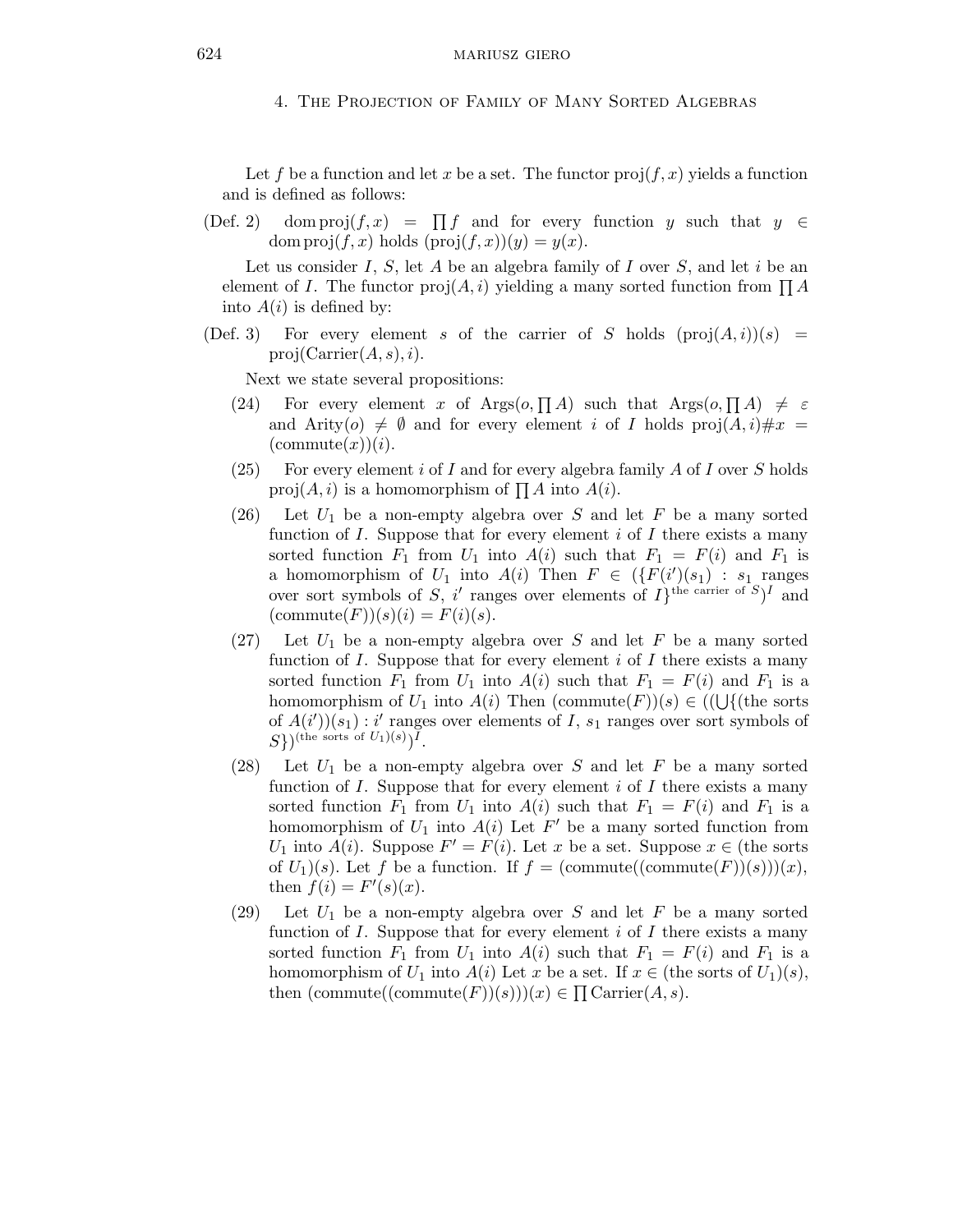(30) Let  $U_1$  be a non-empty algebra over S and let F be a many sorted function of  $I$ . Suppose that for every element  $i$  of  $I$  there exists a many sorted function  $F_1$  from  $U_1$  into  $A(i)$  such that  $F_1 = F(i)$  and  $F_1$  is a homomorphism of  $U_1$  into  $A(i)$  Then there exists a many sorted function H from  $U_1$  into  $\prod A$  such that H is a homomorphism of  $U_1$  into  $\prod A$  and for every element i of I holds  $proj(A, i) \circ H = F(i)$ .

# 5. The Class of Family of Many Sorted Algebras

Let us consider  $I, J, S$ . A many sorted set indexed by  $I$  is said to be a MSAlgebra-Class of S, J if:

(Def. 4) For every set i such that  $i \in I$  holds it(i) is an algebra family of  $J(i)$ over S.

Let us consider I, S, A,  $E_1$ . The functor  $\frac{A}{E_1}$  yields a MSAlgebra-Class of S,  $id_{\text{Classes }E_1}$  and is defined by:

(Def. 5) For every c such that  $c \in \text{Classes } E_1$  holds  $(\frac{A}{E_1})(c) = A \upharpoonright c$ .

Let us consider  $I, S$ , let  $J$  be a non-empty many sorted set indexed by  $I$ , and let C be a MSAlgebra-Class of S, J. The functor  $\prod C$  yields an algebra family of  $I$  over  $S$  and is defined by the condition (Def. 6).

(Def. 6) Given i. Suppose  $i \in I$ . Then there exists a non empty set  $J_1$  and there exists an algebra family  $C_1$  of  $J_1$  over S such that  $J_1 = J(i)$  and  $C_1 = C(i)$  and  $(\prod C)(i) = \prod C_1$ .

We now state the proposition

(31) Let A be an algebra family of I over S and let  $E_1$  be an equivalence relation of *I*. Then  $\prod A$  and  $\prod \prod (\frac{A}{E_A})$  $\frac{A}{E_1}$ ) are isomorphic.

## **ACKNOWLEDGMENTS**

I would like to thank Professor A.Trybulec for his help in preparation of the article.

#### **REFERENCES**

- [1] Grzegorz Bancerek. Cartesian product of functions. Formalized Mathematics, 2(4):547– 552, 1991.
- [2] Grzegorz Bancerek. Curried and uncurried functions. Formalized Mathematics, 1(3):537–541, 1990.
- Grzegorz Bancerek. König's theorem. Formalized Mathematics, 1(3):589–593, 1990.
- [4] Grzegorz Bancerek and Krzysztof Hryniewiecki. Segments of natural numbers and finite sequences. Formalized Mathematics,  $1(1):107-114$ , 1990.
- [5] Ewa Burakowska. Subalgebras of many sorted algebra. Lattice of subalgebras. Formalized Mathematics, 5(1):47–54, 1996.
- [6] Czesław Byliński. A classical first order language. Formalized Mathematics, 1(4):669– 676, 1990.
- [7] Czesław Byliński. Functions and their basic properties. Formalized Mathematics,  $1(1):55-65, 1990.$